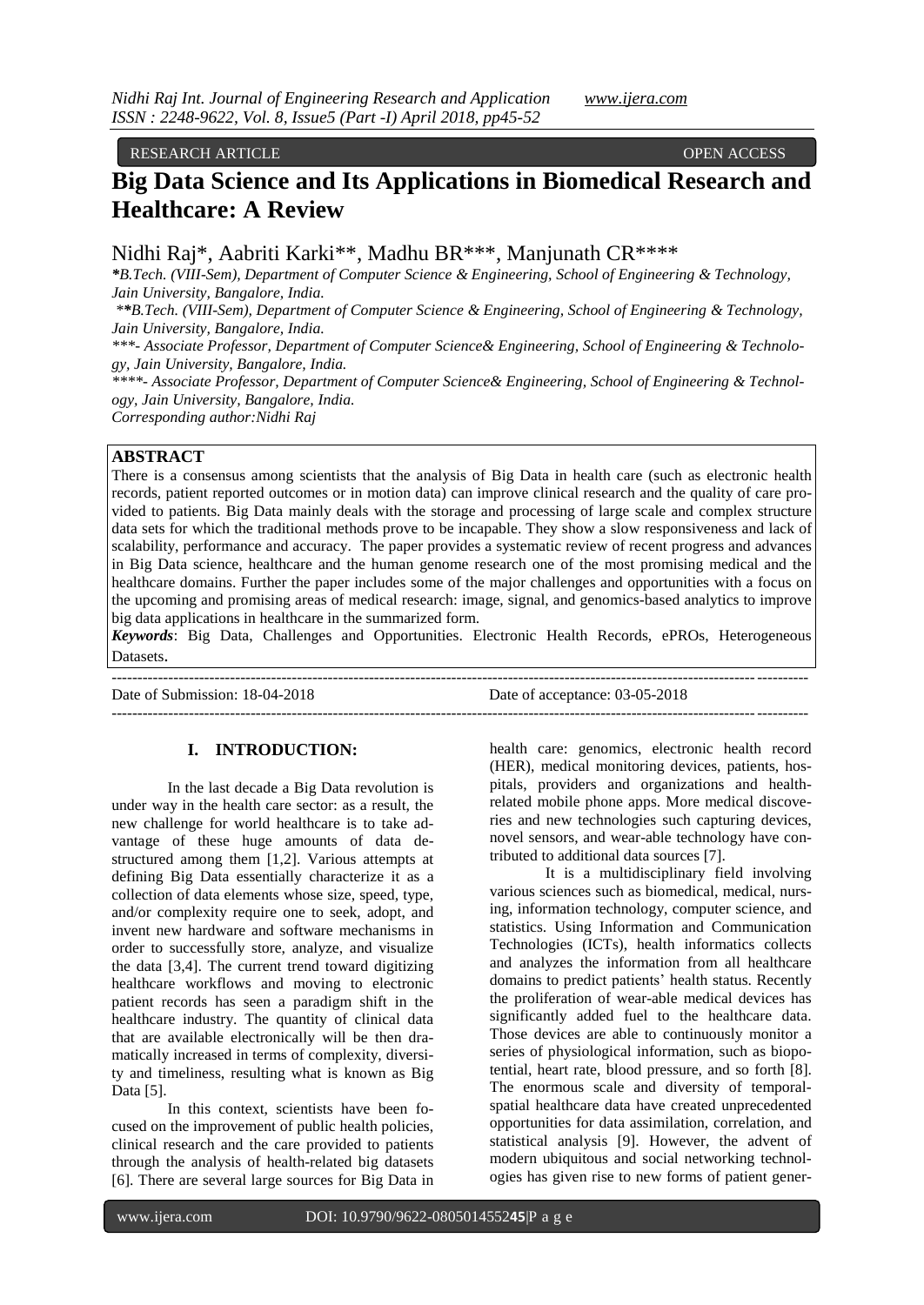ated data, such as electronic patient reported outcomes (ePROs); physiological and psychometric data (especially real-time data collecteddirectly through sensor devices); and data generated online (for example, patients' comments and posts in online social networking tools).

The analytical analysis of big volumes of unstructured, semi-structured and structured heterogeneous data sets is an important predicate of modern science and one of the key drivers of innovation and economic growth in developed countries. Despite the fact that data has been used for a long time in the sciences to understand natural phenomena (especially through simulations and algorithms) in different domains [10]. The modern term Big Data refers to data whose heterogeneity and complexity require new architectures, techniques, algorithms, and analytics to manage it and extract value and hidden meaning from it [11].

Big Data also arises with many challenges, such as difficulties in data capture, data storage, and data analysis and data visualization the characteristics of Big Data require powerful and novel technologies to extract useful information and enable more broad-based health-care solutions. In most of the cases reported, I found multiple technologies that were used together, such as artificial intelligence (AI), along with Hadoop and data mining tools. Parallel computing is one of the fundamental infrastructures is capable of executing algorithm tasks simultaneously on a cluster of machines or supercomputers. In recent years, novel parallel computing models, such as MapReduce have been proposed for a new Big Data infrastructure. More recently, an open-source MapReduce package called Hadoop was released by Apache for distributed data management. The Hadoop Distributed File System (HDFS) supports concurrent data access to clustered machines. Hadoop-based services can also be viewed as cloud-computing platforms, which allow for centralized data storage as well as re-mote access across the Internet. [12]. Scientists define Big Data by the following four main characteristics (called the 4 Vs): volume (amount or scale of data), velocity (data in motion and more specifically to the speed at which data is created, processed and analyzed). Variety (managing the complexity and heterogeneity of multiple data sets), veracity (refers to data uncertainty and to the level of reliability/quality associated with certain types of data) [13] and some experts added more Vs :Vision (a purpose), Verification (processed data conformed to some specifications), Validation (the purpose is fulfilled) and finally Value- Refers to techniques of deriving value from data [14,15]. There is an intrinsic value that the data may possess and must discover for analysis. [16]. The purpose is to perform a systematic review

of the literature in order to deter-mine the extent to which Big Data applications in health care systems have managed to improve patient experiences and clinicians' behavior as well as the quality of care provided to patients.

## **II. METHODOLOGY:**

While several different methodologies are being developed in this rapidly emerging discipline, here I outline one that is practical and handson. Which shows the main stages of the methodology [17].The first step involves identification of problem and then adopts appropriate approach and strategy to select relevant papers for solving the problem .The second step involves search for four bibliographic databases to find related re-search articles: PubMed, Science Direct, Springer, and Scopus. In searching these databases I used the main keywords"Big Data,""Healthcare," "Genomics research" and "Electronic Health Records" Then selected relevant papers based on following criteria. At the third step the paper was published within the last five years i.e.2014–2018 discussing the design and the use of a Big Data application in healthcare domains. At the fourth one the paper reported a method for processing Big Data and discussed the performance of the method. In the last step the paper evaluated the performance of a new and existing Big Data application [18]. All potentially related papers were collected by reviewing the title and abstract. This initial search resulted in 115 papers from 2014 to 2018. Finally, I screened the papers based on the abovementioned criteria and subsequently selected 41 candidate papers.

## **III. HEALTHCARE STAKEHOLDERS:**

The different interested independent person / organization in healthcare industry have dissimilar expected incentives and hopes from Big Data which can be summarized as follows:

**3.1 Patients community**: Patients want to avail a broad range of healthcare services at affordable cost with personalized recommendations [19]. In addition to physician's clinical diagnosis, they have an opportunity to gain more medical knowledge through digital platforms: social media networks, clinical forums etc. These big data sources enable the patients to connect with similar people for gaining information such as dis-ease symptoms, side-effects, hospitalization, and drug information [20]. Everyone wants customer-friendly service, one-stop shopping, and better coordination of care between themselves, caregivers and various providers, with an ultimate goal of error-free effective care. [21]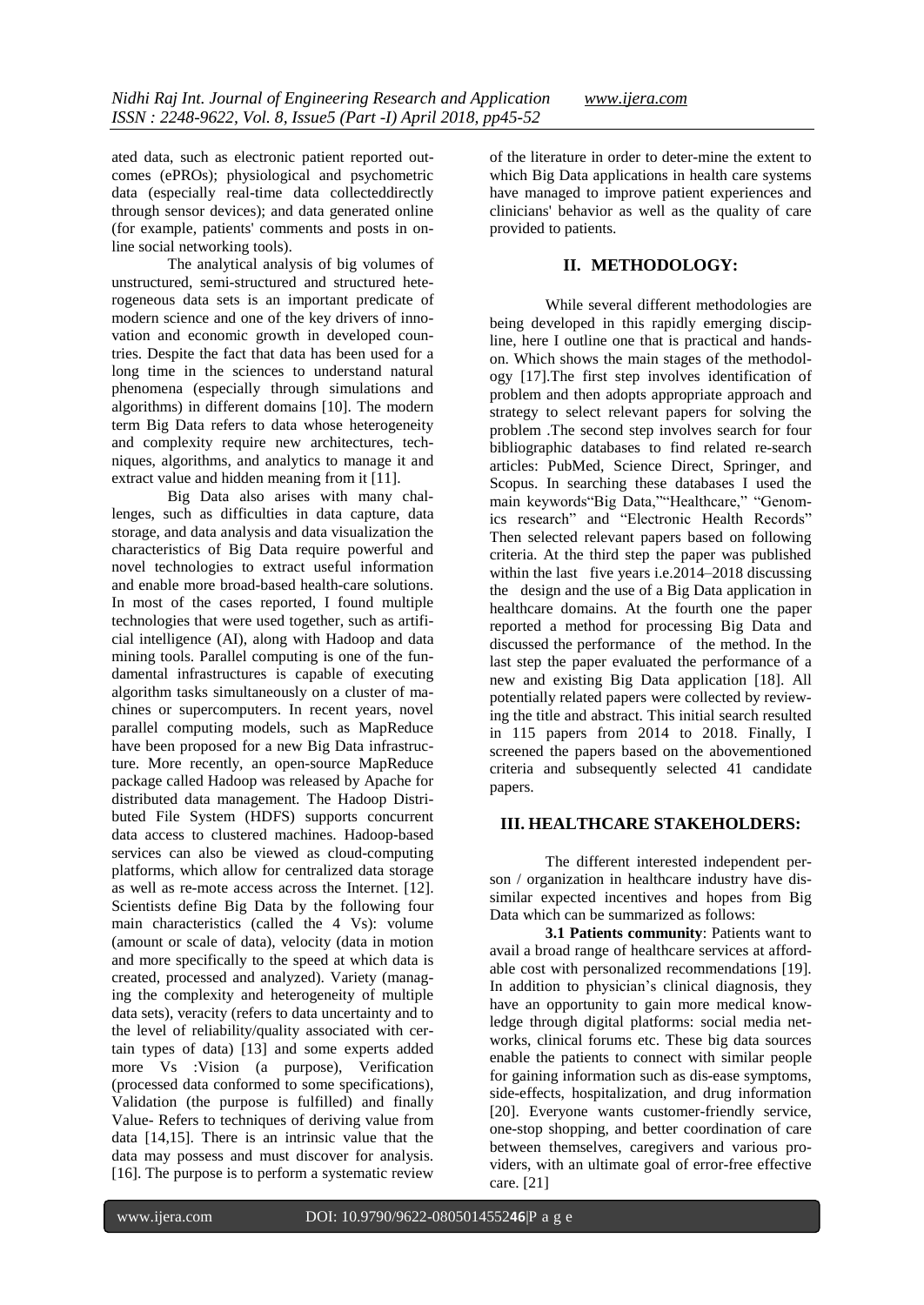**3.2 Healthcare Providers**: Providers may recognize high risk population and act appropriately the massive amount of data generated from various phases of diagnosis and treatment plans of patients helps healthcare providers to identify the real insight about the progress of the treatments that are offered by them [22]. They want technology to be a transparent tool, not an encumbrance.

**3.3 Pharma and Clinical Researchers**: Pharmaceutical and clinical research Big Data helps to build predictive models for understanding the biological and drug processes that attribute to the high success rate in attaining effective drug designs[23]. Effective analysis of health data from diversified big data sources helps pharma companies to measure the outcome of designed drugs with smaller and shorter trials [24]. They want new tools to improve the quality and quantity of workflow – e.g., predictive modeling, statistical tools and algorithms that improve the de-sign and outcome of experiments and provide a better understanding of how to develop treatments.

**3.4 Medical device**: The strategic operators of the hospitals can also utilize the location aware-ness data to decide the co-location of various departments to optimize the use of expensive healthcare equipment. Companies, many of which have been collecting data for some time from hospital and home devices for safety monitoring and adverse event prediction, are beginning to wonder what to do with this data, and how to integrate it with old and new forms of personal data.[25].

# **IV. IMAGING ANALYSIS:**

Medical imaging data is a type of Big Data in medical research and genomics is a rapidly growing field derived from recent advancement in multimodal imaging data [26]. Imaging informatics is the study of methods for generating, managing, and representing imaging information in various biomedical applications. It is concerned with how medical images are ex-changed and analyzed throughout complex health-care systems. The goal of medical image analytics is to improve the interpretability of depicted contents. Many methods and frame-works have been developed for medical image processing. However, these methods are not necessarily applicable for big data applications. One of the frameworks developed for analyzing and transformation of very large datasets is Hadoop that employs MapReduce. MapReduce is a programming paradigm that provides scalability across many servers in a Hadoop cluster with a broad variety of real-world applications. However, it does not perform well with input-output intensive tasks [27]. Imaging informatics developed almost simultaneously with the advent of EHRs (Electronic

Health Records) and the emergence of clinical informatics. Imaging can be classified in to three types they are: data storage and retrieval, data sharing, and data analysis.

**4.1. Data storage and retrieval :**Imaging informatics is predominantly used for improving the efficiency of image processing workflows, such as storage, retrieval, and interoperation. PACS (Picture Archiving and Communication Systems) are popular for delivering images to local display workstations, The Big Data technologies based on the implementation of cloud platforms with PACS, developed a massive Hadoop-based medical image retrieval system that extracted the characteristics of medical images using a Brushlet transform[28] and the MapReduce computation model and Hadoop Distributed File System ( HDFS) storage model used to address the challenges of content-based image retrieval systems.

 **4.2. Data and workflow sharing**. PACS primarily provide image data archiving and analysis workflow at single sites. Radiology groups operating under a disparate delivery model face significant challenges in a data-sharing infrastructure. Super PACS provides two approaches: (a) the federated approach and (b) the consolidated approach,

**4.3. Data analysis**. Data analysis is a process of inspecting, cleansing, transforming, and modeling data with the goal of discovering useful information, suggesting conclusions, and supporting decision-making. Data analysis has multiple facets and approaches, encompassing diverse techniques under a variety of names, in different business, science, and social science domains. Requirements, Collection, Migration, Integration, Data Management, Communication & Visualization, Profiling, Data Auditetc, are common types of data analysis. Data analysis is closely linked to data visualization and data dis-semination. Seeking to overcome the challenges brought by large-scale data derived from pathological images, proposed Hadoop-GIS, an efficient and cost-effective parallel system [29].

# **V. SIGNAL GENERATION ANALYSIS:**

Families of methods commonly referred to as DPA (disproportionality analysis) are currently the most widely used approach for automated ADR (Adverse Drug Reactions) signal detection in pharmaco vigilance [30]. A well-accepted database of all currently known ADRs does not exist at this time. For reference standard of drugs associated with each of the targeted ADRs is divided into the following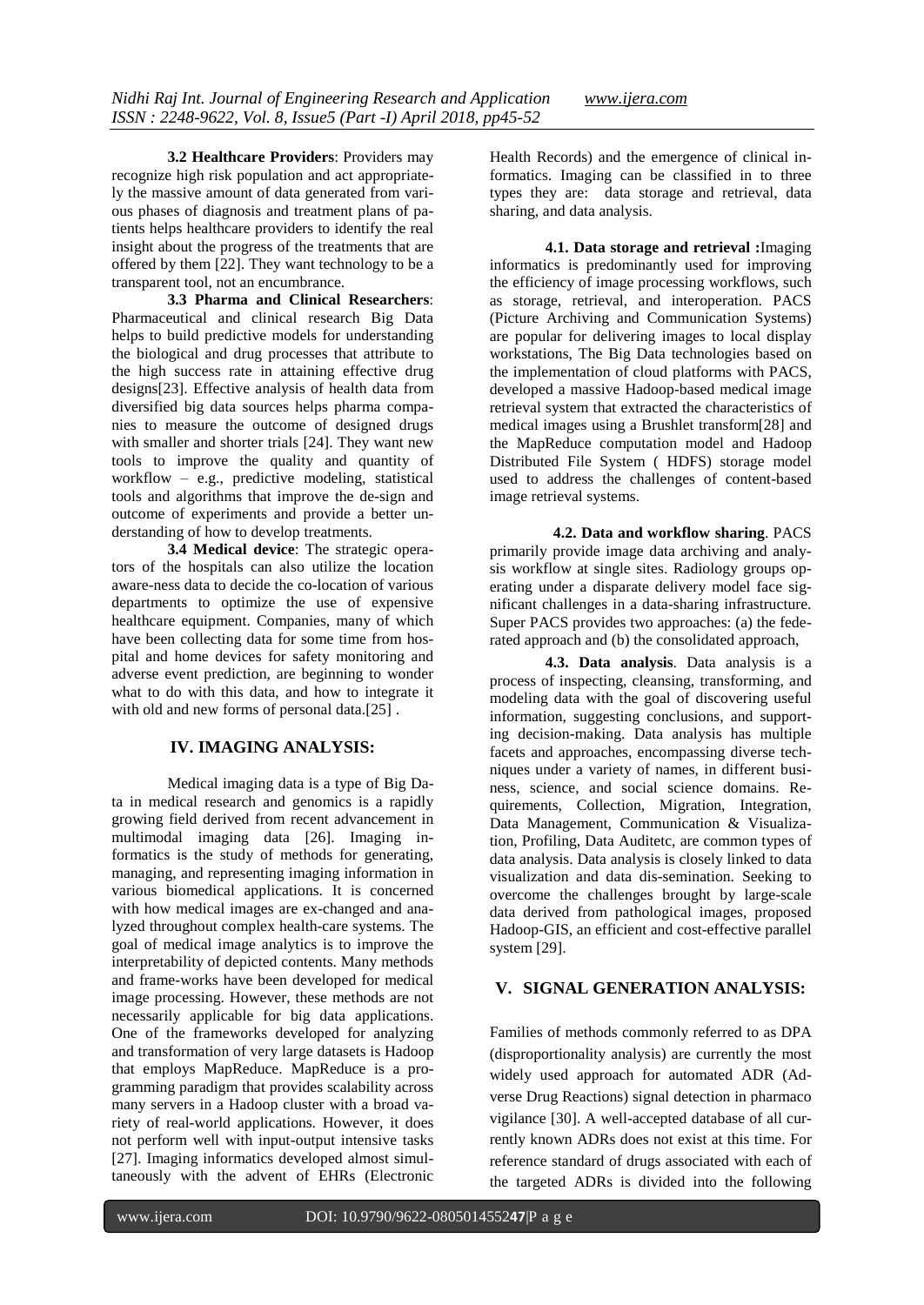two inclusion criteria: (i). Established- drugs confirmed to be causally related to the ADR: drug label warning, a Micromedex listing literature reviews of well-established ADRs, and other published reports having conclusive evidence such as laboratory data, clinical data, or a rechallenge/dechallenge study. and (ii). Plausible- drugs that have a high likelihood of being causative: analysis of one or more case reports mentioning the drug as a potential cause for a certain adverse event.

#### **VI. GENOMIC ANALYSIS:**

Genetic analysis is the overall process of studying and researching in fields of science that involve genetics and molecular biology. Ge-nomics is an interdisciplinary field of science focusing on the structure, function, evolution, map-ping, and editing of genomes. Genomics also involves the sequencing and analysis of genomes through uses of high through put DNA sequencing and bioinformatics to assemble and analyze the function and structure of entire genomes. Ge-nomic research areas can be broadly categorized into following way.

**6.1. Molecular Analyses**. Genetic analyses include molecular technologies such as PCR(The polymerase chain reaction is a biochemical technology in molecular biology to amplify a single or a few copies of a piece of DNA across several orders of magnitude, generating thousands to millions of copies of a particular DNA sequence), DNA sequencing (DNA sequencing process is used to determine the order of nucleotide bases) and DNA microarrays (A DNA microarray is a collection of microscopic DNA spots attached to a solid surface. Scientists use it to measure the expression levels of large numbers of genes simultaneously or to genotype multiple regions of a genome), and cytogenetic (cytogenetic is a branch of genetics that is concerned which the study of the structure and function of the cell) methods

**6.2. Functional genomics**: is a field of molecular biology that attempts to make use of the vast wealth of data produced by genomic projects to describe gene (and protein) functions and interactions. Functional genomics attempts to answer questions about the function of DNA (Deoxyribose Nucleic Acid) at the levels of genes, RNA (Ribonucleic Acid) transcripts, and protein products. A key characteristic of functional genomics studies is their genome-wide approach to these questions, generally involving high-throughput methods rather than a more traditional "gene-by-gene" approach.

**6.3. Structural genomics**: seeks to describe the 3-dimensional structure of every protein encoded by a given genome. This genome-based approach allows for a high-throughput method of structure determination by a combination of experimental and modeling approaches.

**6.4. Epigenomics**: is the study of the complete set of epigenetic modifications on the genetic material of a cell, known as the epigenome. Epigenetic modifications are reversible modifications on a cell"s DNA that affect gene expression without altering the DNA sequence Two of the most characterized epigenetic modifications are DNA methylation and histone modification.

**6.5. Metagenomics**: is the study of metagenomes, geneticmaterial recovered directly from environmental samples. The broad field may also be referred to as environmental genomics, economics or community genomics.

Genomics research is the dream use case for Big Data technologies which, if unified, are likely to have a profoundly positive impact on mankind. The significance of genomic sequence data in the medical discoveries of the future will largely depend on our ability to process and analyze large genomic data sets, which continue to expand as the cost of sequencing decreases. Nextgeneration sequencing (NGS) technology enables genomic data acquisition in a short period of time. The role of Big Data techniques in bioinformatics applications is to provide data repositories, computing infrastructure, and efficient data manipulation tools for investigators to gather and analyze biological information. Genomic data generated by NGS technologies are a vital component in supporting genomic medicine, but the volume and complexity of the data raise challenges for its use in clinical practice. NGS involves breaking DNA into large amounts of segments. Each segment is called a 'read'. Due to biases in sample processing, library preparation, sequencing-platform chemistry, and bioinformatics methods for genomic alignment and assembly of the reads, the distribution and/or length of reads across the genome can be uneven [31]. Therefore, some genomic regions are covered with more reads and others with fewer reads. For RNAseq, read depth is more often designated as number of millions of reads. Read alignment involves lining up the sequence reads to a reference sequence to allow comparison of sequence data from a sample sequenced with the reference genome [32]. A number of genomic alignment tools including Acharjya [33], Yang [34], and Oussous [35] have been developed on Big Data infrastructures.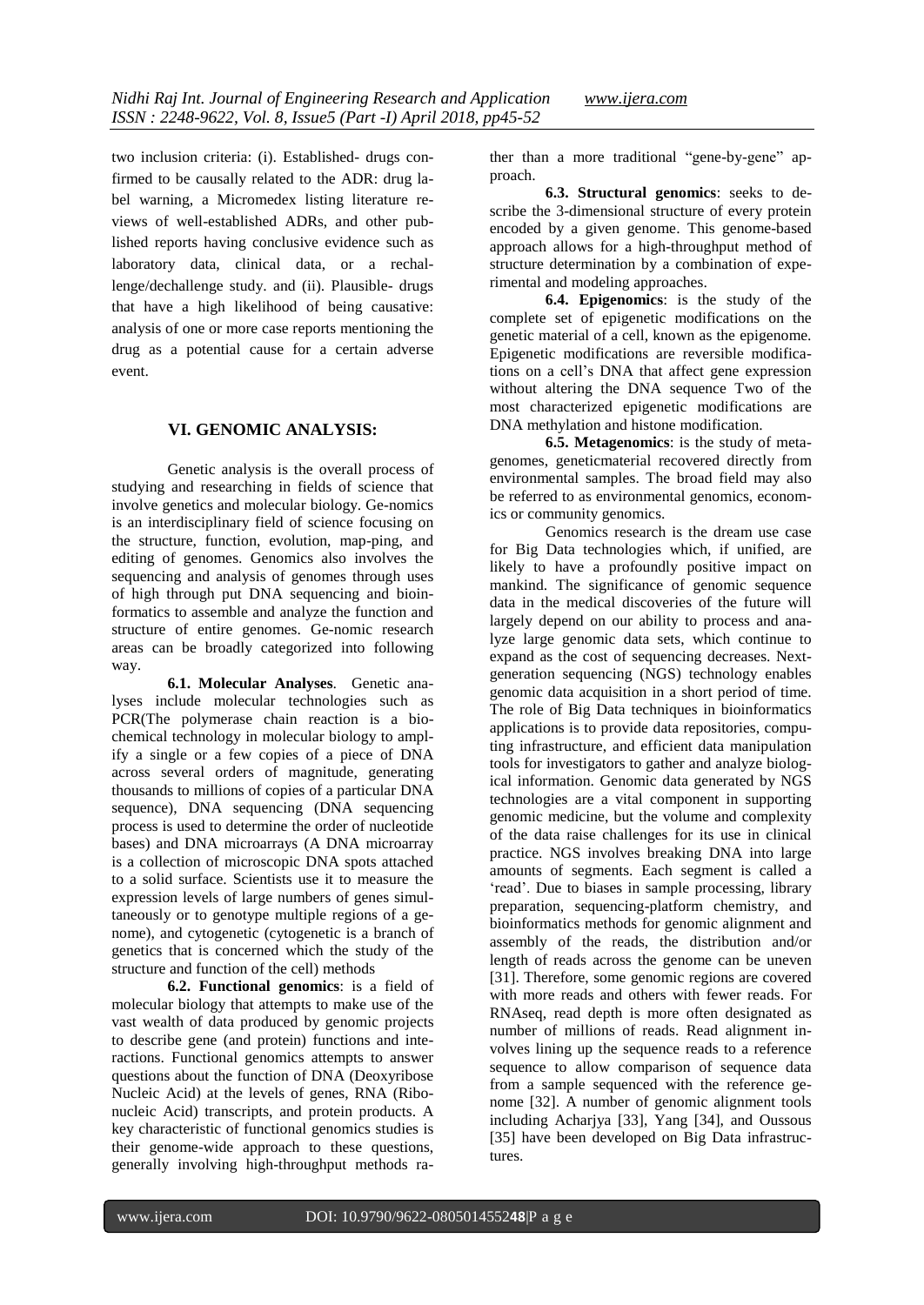## **VII. CHALLENGES OF HANDLING BIG DATA:**

Millions of data points regarding tens of thousands of clinical elements within the electronic health records are available for EHR-based phenotyping. Like sequence data, it will also become a significant challenge to manage and manipulate the complete data of millions of individuals. The top challenges were issues of data structure, data standardization, data storage and transfers, security, regulatory compliance, inaccuracies in data, real-time analytics and managerial skills such as data governance [36]. At minimum, a Big Data analytics platform in healthcare must support the key functions necessary for processing the data. The criteria for platform evaluation may include availability, ability to manipulate at different levels of granularity, continuity, scalability, privacy and security enablement, ease of use, and quality assurance [37]. The major challenges in adopting Big Data analytics from enterprises are more managerial and cultural than associated with data and technology [38].Realtime big data analytics is a key requirement in healthcare. *Real-time analytics*is typically performed on data collected from sensors. In this situation, data change constantly,and rapid data analytics techniques are required to obtain an analytical result within a short period. The lag between high-quality data collection and processing system has to be addressed.The important managerial issues of ownership, governance and standards have to be considered. Health care data is rarely standardized, often fragmented, or generated in legacy IT systems with incompatible formats. It is difficult to determine the proper balance between protecting the patient's information and maintaining the integrity and usability of the data. Open access, integration, standardization of readable and useabledata is a challengeA vital challenge of incorporating genomic data into clinical practice is the lack of standards for generating NGS data, bioinformatics processing, data storage, and clinical decision support [39]

## **VIII. OPPORTUNITIES:**

Big Data offers big opportunities for Retail, Financial, Web Companies. The top opportunities revealed were quality improvement, quality control and performance measurement, population management, early disease monitoring, data quality, structure, and accessibility, improved decision making, drug and medical device surveillance, routine clinical practice and research, and cost reduction. Despite the challenges that Big Data needs to overcome, the advanced analytics that are promised through big data offer tremendous opportunities for most stakeholders in the health care industry. If even some of the opportunities of Big Data are realized, they can radically change patient outcomes and the way decisions are made by providersand help solve some macro-level issues related to health care.[40]

## **IX. DISCUSSION:**

In healthcare/medical field, large amount of information about patients" medical histories, symptomatology, diagnoses and responses to treatments and therapies is collected. To conduct pilot studies on incorporating genomic data into clinical care, a number of healthcare systems have developed bioinformatics infrastructures to process NGS data through group of databases supplementary to the EHRs [41]. Most of the infrastructures are locally developed and proprietary, but this is because these centers are among the first healthcare providers. However, there are still challenges with integrating genomic data into EHRs in clinical practice, including reliable bioinformatics systems/pipelines that translate raw genomic data into meaningful and actionable variants, the role of human curation in the interpretation of genetic variants, and the requirement for consistent standards to genomic and clinical data. A vital challenge of incorporating genomic data into clinical practice is the lack of standards for generating NGS data, bioinformatics processing, data storage, and clinical decision sup-port. Standards could promote interoperability in data quality. Obedience to standards would enable the routine use of genomic data in clinical care. However, it is challenging to build standards when NGS technology and bioinformatics tools are frequently evolving. Furthermore, approaches to clinical decision support differ among healthcare institutions. Appropriately integrating genomic data with EHRs for the discovery of clinically actionable variants can generate novel insights into disease mechanisms and provide better treatments. To improve our understanding on the nature of the disease from comprehensive EHRs, new methods such as ML (machine learning), NLP (natural-language-processing), and other artificial intelligence approaches are needed. However, not all patients are likely to benefit from the use of Big Data in healthcare due to our current knowledge gaps on how to extract useful information from large-scale genomic and clinical data and how to interpret discovered variants properly. In the meantime, targeted therapies are not yet available for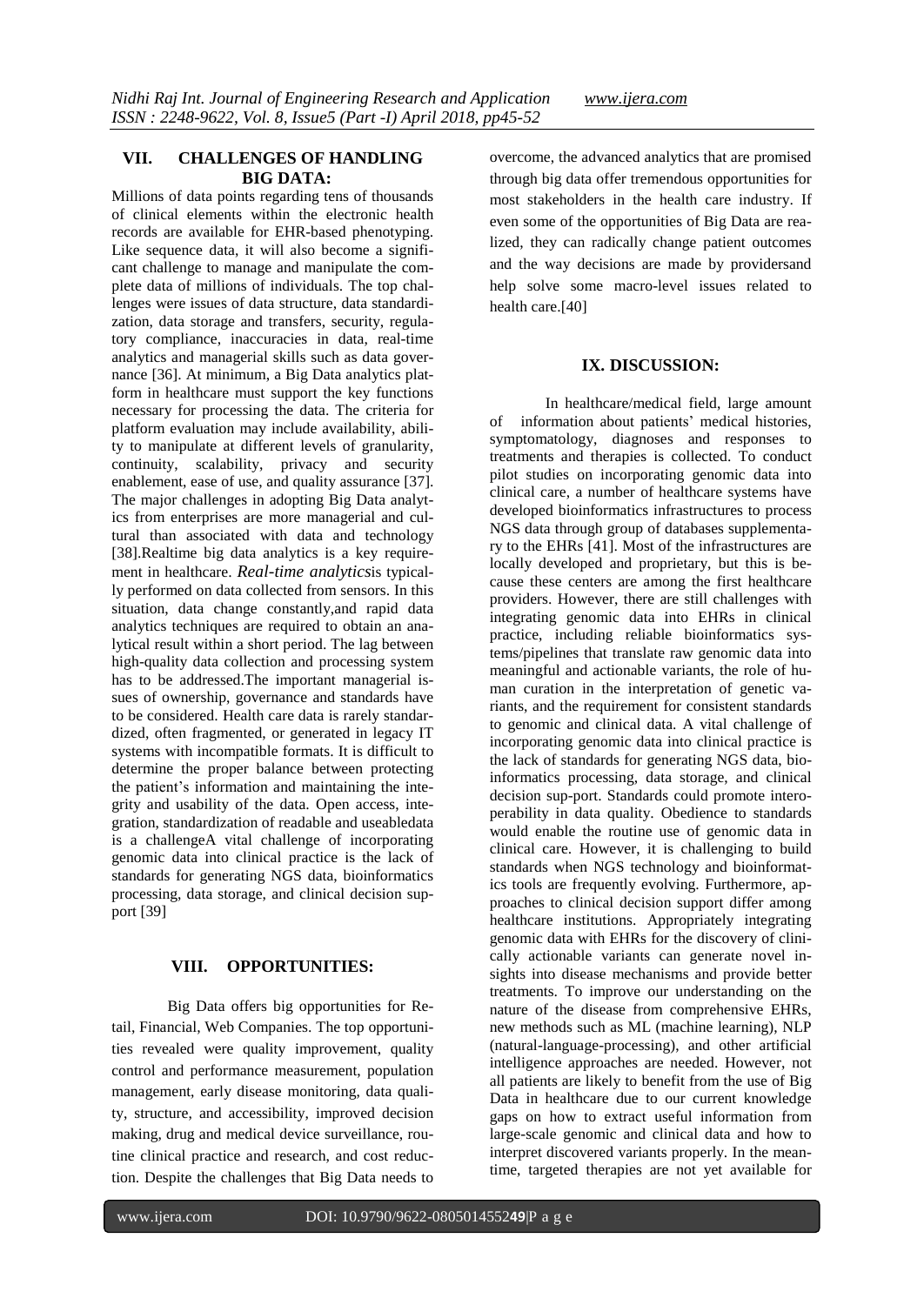many important genes, and regulatory issues need to be solved before some useful bioinformatics tools can be applied to clinical setting.

Apache Hadoop is a wellknown Big Data technology that has an important supporting community. It has been designed to avoid the low performance and the complexity encountered when processing and analyzing Big Data using traditional technologies. One main advantage of Hadoop is its capacity to rapidly process large data sets, thanks to its parallel clusters and distributed file system. In fact, unlike traditional technologies, Hadoop do not copy in memory the whole distant data to execute computations. In-stead, Hadoop executes tasks where data are stored. Thus, Hadoop relieves network and servers from a considerable communication load. Furthermore, there is a current trend towards further developing analytics and visualization technologies on top of the Hadoop platform, to enable better standardization of reporting and summarization of results. This is a problem which is not adequately addressed in the technology sector and is vital if the technology is to be widely embraced by diverse Industry sectors.

For Big Data healthcare systems, the Hadoop-Map Reduce framework is uniquely capable of storing a wide range of healthcare da-ta types including electronic medical records, genomic data, financial and claims data etc. and offers high scalability, reliability and availability than traditional Database Management Systems (DBMS).

# **X. CONCLUSION**

We are currently in the era of emerging field of "Big Data science", in which Big Data technology is being rapidly applied to biomedical research and healthcare fields. This systematic review provides some examples in which Big Data technology has played an important role in modern day healthcare revolution, as it has completely changed people"s view of health care activity. The increasing development of medical imaging and genomic data will certainly play an important role in clinical activities. Further, the review revealed both challenges and opportunities that Big Data science offers to the health fields. The main objective is to provide the healthcare services to all and to improve the accessibility of healthcare amenities to all the stratum of the society. The outcomes of this review will surely be helpful in the knowledge of the Big Data in healthcare in area of research, such as

processing heterogeneous datasets, patient reported outcomes and in motion data.

Most of the above challenges can be future research topics. These future research topics can be: Aggregating and analyzing unstructured health care data, indexing and processing of continuously stream data, medical data confidentiality and interoperability and e-Infrastructures as persistent platforms for health care Big Data, etc.

## **REFERENCES**

- [1] J. Li ,F.Tao, Y. Cheng And L. Zhao ,"Big Data In Product Lifecycle Management",Int J Adv Manuf Technol, 81, 667–684 D, 2015.
- [2] L. Wang, G. Wang, And C. AnnAlexander,"Big Data And Visualization:Methods, Challenges And Technology Progress", [Dig](http://www.sciepub.com/journal/DT)ital [Technologies](http://www.sciepub.com/journal/DT)[,Vol.1,](http://www.sciepub.com/DT/content/1/1) No.1, Pp 33-38, 2015 , Doi: 10.12691/Dt-1-1-7 [Pubmed]
- [3] H. Wang, Z. Xu, And W. Pedrycz, " An Overview On The Roles Of Fuzzy SetTechniquesIn Big Data Processing: Trends, Challenges And Opportunities". Knowledge-Based Syst. 118, 15–30. 2017.
- [4] M. [Giacalone](https://www.sciencedirect.com/science/article/pii/S2214579618300327%252523!) And .Vito [Santarcangelo,](https://www.sciencedirect.com/science/article/pii/S2214579618300327%252523!) "Big Data Compliance For InnovativeClinical Models, Big Data Research, Available Online 5 February 2018 (In Press].
- [5] K. Abouelmehdi, A. Beni-Hssane, H.Khalouflai, And M. Saadi" "Big Data SecurityAndPrivacyInHealthcare: A Review", Procedia Computer Science, Vol. 113 , 73–80, 2017
- [6] A.F.Simpao, L.M.Ahumada, J.A Galnez, And M.A.Rehman, " A Review Of Analytics An Clinical Informatics In Health Care." Journal Of Medical Systems, Vol.38, No 4, P 45, 2014.
- [7] US Department Of Health And Human ServicesGenomicsDataSharing.201[4Https://Gds.Nih.Gov/17summary\\_](https://gds.nih.gov/17summary_DBgap_StatiStics.Html) [DBgap\\_StatiStics.Html](https://gds.nih.gov/17summary_DBgap_StatiStics.Html) [Webcite](https://www.webcitation.org/6m62Idais)
- [8] R. Da [MotaUeti,](https://www.researchgate.net/scientific-contributions/2109530785_Roberto_da_Mota_Ueti) D. F [Espinosa,](https://www.researchgate.net/scientific-contributions/2109522806_Daniela_Fernandez_Espinosa) D. F. [Espi](https://www.researchgate.net/scientific-contributions/2109522806_Daniela_Fernandez_Espinosa)[nosa,](https://www.researchgate.net/scientific-contributions/2109522806_Daniela_Fernandez_Espinosa) L. [Rafferty](https://www.researchgate.net/profile/Laura_Rafferty4) And PatricC.K.Hung , "Big Data Applications And Use Cases" Editors Patrick C. K. (Ed.), Spriger, 2016DOI 10.1007/978-3-319- 30146-4\_9
- [9] Daniel A Read AndT.Donnngarra, "ExascaleComputting And Big Data", Magazine Archive, Vol 58, No.7, 2015.
- [10] G. [Bello-Orgaz,](https://www.sciencedirect.com/science/article/pii/S1566253515000780%252523!) J. [J.Jung,](https://www.sciencedirect.com/science/article/pii/S1566253515000780%252523!) And [David](https://www.sciencedirect.com/science/article/pii/S1566253515000780%252523!) Ca[macho,](https://www.sciencedirect.com/science/article/pii/S1566253515000780%252523!) "Social Big Data: Recent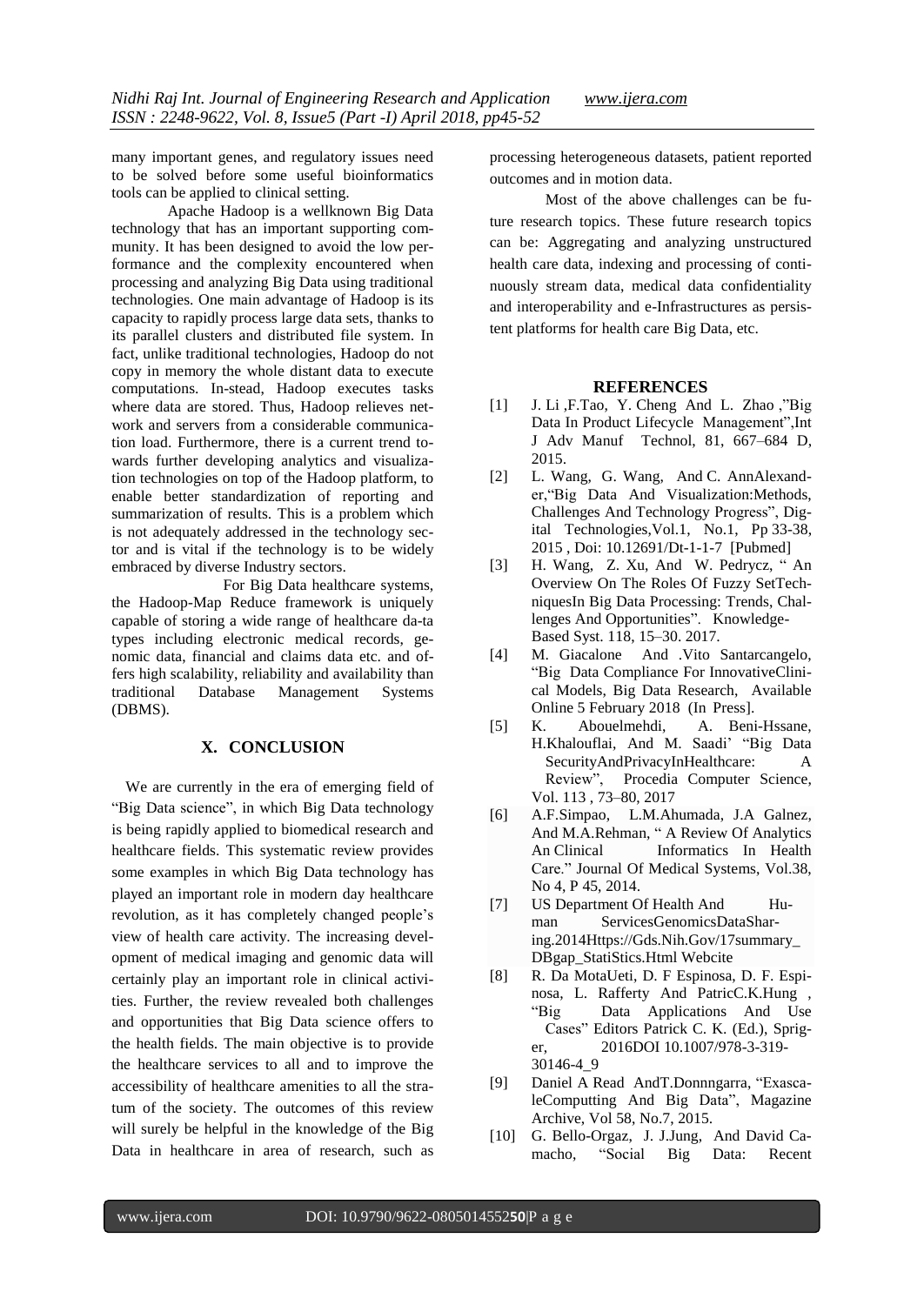AchievementsAndNew Challenges", Information Fusion, Vol.28, 45-49. 2016.

- [11] [D.Apiletti,Baralis,T](https://www.sciencedirect.com/science/article/pii/S2214579616301046%252523!).Cerquitelli[,P.Garza,F.Pu](https://www.sciencedirect.com/science/article/pii/S2214579616301046%252523!) [lvirenti,](https://www.sciencedirect.com/science/article/pii/S2214579616301046%252523!) And [P.Michiardi,](https://www.sciencedirect.com/science/article/pii/S2214579616301046%252523!) "A Parallel Mapreduce Algorithm To Efficiently Support Itemset Mining On High Dimensional Data", Big Data Research, [Vol.](https://www.sciencedirect.com/science/journal/22145796/10/supp/C) 10, Pp 53- 69, 2017.
- [12] C.L.Philip [And Chenchun-Yang](https://www.sciencedirect.com/science/article/pii/S0020025514000346%252523!) Zhang, " Data-Intensive Applications, Challenges, Techniques And Technologies: A Survey On Big Data" Information Science,Vol.275,314- 347, 2014
- [13] Q. Huang, S. Jing, J.Yi, W. Zhen, "Innovative Testing And Measurement Solutions For Smart Rid" John Wiley &Sons: Singapore, 2015
- [14] C.K. Emani, N.Cullot, And C. Nicolle,"Understandable Big Data: A Survey". Comput. Sci.Rev. Vol.17, 70–81.2015.
- [15] A. Gandomi, And M. Haider, " Beyond The Hype: Big Data Concepts, Methods, And Analytics." Int. J. Inf. Manage, Vol.35, 137– 144. 2015.
- [16] B.Furht, And F.Villanustre, "Introduction To Big Data.In: Big Data Technol." App..Springer International Publishing, Cham, Pp. 3–11. 2016.
- [17] M.Dayal AndNanhay Singh, "Indian Health Care Analysis Using Big Data ProgrammingTool," ,Procedia Computer Science , Vol.89 , 521 – 52, 2016.
- [18] J. Luo, M .Wu, D.Gopukumar, And Yiqing Zhao, "Big Data Application In Biomedical Research And Health Care: A Literature Review" Published By Libertas Academica, University Of Wisconsin–Milwaukee, Milwaukee,WI, USA. Biomedical Informatics Insights , 8, 2016.
- [19] M. Mancini, "Exploiting Big Data For Improving Healthcare Services J", E-Learning Knowl. Soc., Vol.10 , Pp. 23-33, 2014.
- [20] M. Bouhriz, And H. Chaoui, "Big Data PrivacyInHealthcareMoroccanCotext"ProcediaComput. Sci., Vol. 63 , Pp. 575- 580, 2015
- [21] H.K. Patil, And R.Seshadri, "Big Data Security And Privacy Issues In Healthcare. " IEEEInt. Congr. Big Data Pp. 762–765, 2014.
- [22] H.Stoklosa, E.Showalter, A.Melnick, And E.F.Rothman, "Health Care Providers' Experience With A Protocol For The Identification, Treatment, And Referral Of Humantrafficking Victims." Journal Of Human Trafficking, Vol. 3 (3) , 182–192. 2016, Doi:10.1080/23322705.2016.1194 668.
- [23] PY. Wu, C.W. Cheng, C.D. Kaddi, J. Venug opalan,R. Hoffman,And.D. Wang,"Omic And Electronic Health Record Big Data Analytics For Precision Nmedicine" Ieee Trans. Biomed. Eng Vol. 64, Pp. 263- 273, 2017.
- [24] I. Merelli, H. Pérez-Sánchez, S. Gesing, And D. D"Agostino, "Managing, Analysing, And Integrating Big Data In Medical Bioinformatics: Open Problems And Future Perspectives" Biomed Res. Int., Vol. 2014 (2014), [Http://Dx.Doi.Org/10.1155/2014/134023](http://dx.doi.org/10.1155/2014/134023)
- [25] H. Kumar And N.Singh, "Review Paper On Big Data In Healthcare Informatics" International Research Journal Of Engineering And Technology, Volume: 04 Issue: 02 ,2017
- [26] R.R. Kitchen, J.S. Rozowsky, M.B. Gerstein And A.C. Nairn, "Decoding Neuroproteomics: Integrating The Genome,Translatome And Functional Anatomy". Nat. Neurosci. Vol. 17, 1491–1499. 2014. [Crossref] [Pubmed]
- [27] A. [Belle,](https://www.hindawi.com/19320381/) R. [Thiagarajan,](https://www.hindawi.com/58720181/) S. M. [Reza](https://www.hindawi.com/78018279/) So[roushmehr,](https://www.hindawi.com/78018279/) F. [Navidi,](https://www.hindawi.com/69847142/) [Daniel](https://www.hindawi.com/56369035/) A. Beard, And [K.Najarian](https://www.hindawi.com/87613053/) "Big Data Analytics In Healthcare" Biomed Research International, Volume 2015 (2015), [Article ID 370194
- [28] O-A .Yao, H. Zheng, Z-Y. Xu Et Al. "Massive Medical Images Retrieval System Based On Hadoop". J Multimed.; Vol.9(2), 216, 2014.
- [29] H. Jiang, Y.Chen , Z. Qiao ,T.H. Weng, And K.C. Li ."ScalingUpMapreduceBasedBigDat aProcessing On Multi-GPU Systems" Hadoop Based E-Book Conversion System, ClusterComputing, 18 (1),Pp. 369-383, 2015.
- [30] A[.Sarker,R.Ginn.A.Nikfarjam,K](https://www.sciencedirect.com/science/article/pii/S1532046415000362%252523!).Connor[,K.](https://www.sciencedirect.com/science/article/pii/S1532046415000362%252523!) Smith[,S](https://www.sciencedirect.com/science/article/pii/S1532046415000362%252523!).Jayaraman[,T.Upadhaya,A](https://www.sciencedirect.com/science/article/pii/S1532046415000362%252523!)n[dG.Gonz](https://www.sciencedirect.com/science/article/pii/S1532046415000362%252523!) [alez,](https://www.sciencedirect.com/science/article/pii/S1532046415000362%252523!) "Utilizing Social Media Data For PharmacoVigilance: A Review["Vol.](https://www.sciencedirect.com/science/journal/15320464/54/supp/C) 54, PP 202-212, 2015.
- [31] D. Sims, I. Sudbery, N.E.Ilott, A. Heger, And C.P. Ponting, " Sequencing Depth And Coverage: Key Considerations In Genomic Analyses" Int. J. Mol. Sci. , Vol.18, 412 -15, 2017 [Pubmed]
- [32] D.M.Church, V.A.Schneider, K.M.Steinberg, And M.C.Schatz, A.R.Quinlan, C.S Chin, P.A.Kitts, B.Aken, G.T. Marth, And M.M.Hoffman, Et Al. "Extending Reference Assembly Models". Genome Biol. Vol.16, 13. 2015, [Pubmed]
- [33] D. Acharjya, And K.P. Ahmed," A Survey On Big Data Analytics: Challenges, Open Research Issues And Tools". Int. J. Adv.